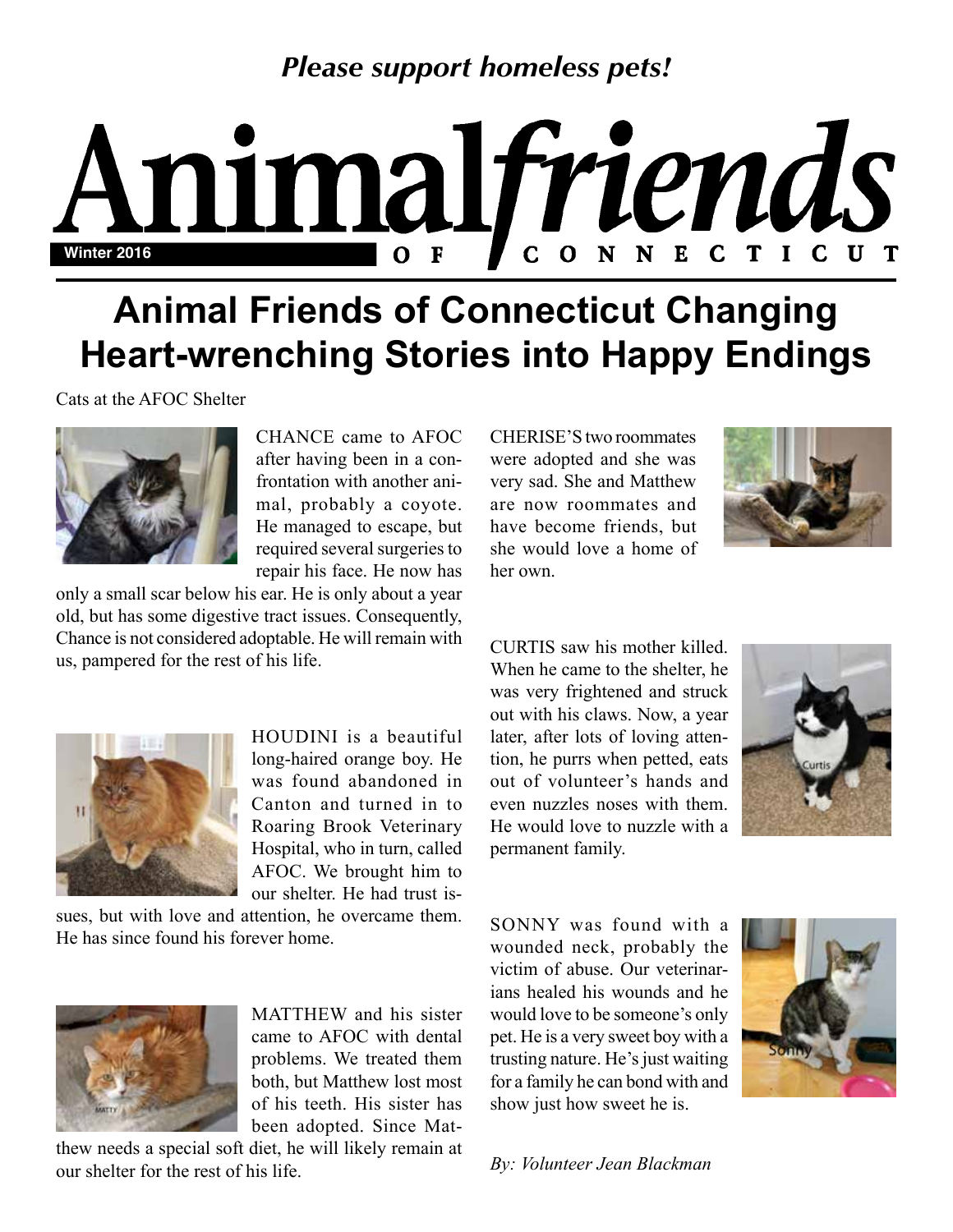

#### *UNITED WAY*

You can donate while at work by making a contribution to THE UNITED WAY. Just specify that your donation is intended for AFOC. Please use the following letters and numbers on the form: AG 0640.



#### *Sunshine Fund*

Sunshine was a dog that came to us many years ago. She was a Shepherd Husky cross and was found in a project in Hartford with one eye poked out by a stick. The owners signed the dog over to AFOC. We had her injuries treated and we found her a wonderful home. She lived to be over 14 years old. What happened to Sunshine was just the beginning of many years involved in rescuing injured and abused animals. This fund is in her memory.



#### *I-GIVE MATCHING CONTRIBUTIONS*

Register with I-Give on line. Shop on line with major retailers and help AFOC at the same time! All consumer transactions will contain a percentage donated to AFOC.



#### *Sponsorship Program*

We have many cats that are not adoptable or hard to place. We are looking for sponsors willing to sponsor a rescue cat by helping to cover the cost of food, litter, and

basic medicine. Our goal is to sponsor every cat.

#### *ANOTHER CONVENIENT WAY OF GIFT GIVING!*

You can now use your credit card and make a donation on-line through PayPal. Just go directly to our website for further details (www.afocinc.org).



**Judy Levy**, *Director* **Jo-Ann Regan**, *Editor*

**Animal Friends of Connecticut, Inc.** P.O. Box 370306 West Hartford, Connecticut 06137-0306 (860) 827-0381 Newsletter e-mail: **newsletter@afocinc.org**

## **IN LOVING MEMORY**

**Linda:** Donations were given in memory of Linda Arvonen.

> Janet Griffin Rudolf Braun Linda & Charles Kniffin Violet & Milt Winsor David & Barbara Henri Jeanne Fortin Lauren Forrest Leslie & Gary LeClaire Elaine B West Renee Burrus

**Linda:** A donation was given in memory of daughter, Linda Arvonen.

Eleanor Arvonen

**George:** A donation was given in memory of George Steinmetz.

Teresa Lapenta-Duffek

**John, Edna & Erica:** A donation was given in memory of John & Edna Shea & Erica Roraback. George & Jacqueline Roraback

**Linda:** Donations were given in memory of Linda Lynch. Ruth & Kenneth Caddick Cheryl Follert

**Margaret:** A donation was given in memory of Margaret Rudewicz.

Jean & Dominick Donza

**Bagel:** A donation was given in memory of Bagel, a family pet.

Ellen Koch & Marty Shinder

**Clover:** A donation was given in memory of Clover, pet of Brian Mangue.

Mathew Pasternak

**Emily & Bailey:** A donation was given in memory of Emily & Bailey (Poopsie), forever in our hearts. Lore Lutz

**Cody:** A donation was given in memory of Cody, a loving cat.

 $\alpha$ Carolyn & Michael Puhalski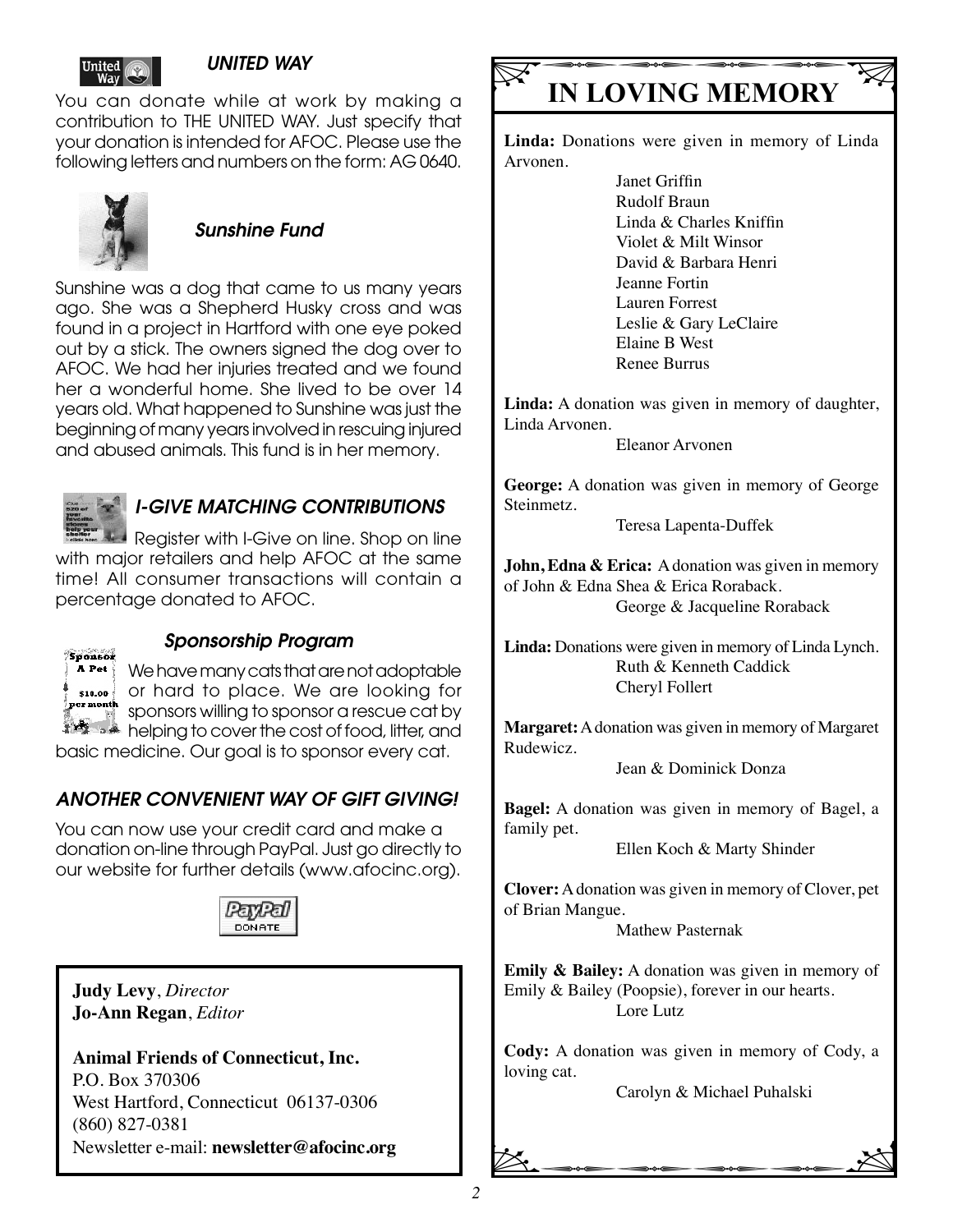$\nabla$ **Fox:** A donation was given in memory of Fox. Edward Hayden

**Gypsy:** A donation was given in memory of Gypsy, a sweet black and white dog. Carol & Robert Phelan

**Jonah & Blake:** A donation was given in memory of Jonah, a cat, for Debra Lebel & Blake, a dog, for the Marshall Family.

Elizabeth Schiro

**Kate:** A donation was given in memory of Kate, cat of Jeanette & John Rhine. William & Laura Kerrigan

**Milagro:** A donation was given in memory of Milagro. Diane Bennett

**Molly:** A donation was given in memory of Molly. Willa Nemetz

**Oreo & Bud:** A donation was given in memory of Oreo & Bud.

Diane & Stephen Hunter

**Sammy, KitKat & Danny Boy:** A donation was given in memory of Sammy, KitKat & Danny Boy. Dorothy Duessel

**Ziggy:** A donation was given in memory of Ziggy, loved dog of the Lichsteiner Family. Joan & Stuart Bolton

**IN HONOR OF Margot & Shawn:** A donation was given in honor of Margot Koch & Shawn Griffan's wedding. Ellen Koch

**Dr. Morganti & Staff:** A donation was given in honor of Dr. Morganti & Staff at Avon Vet Clinic. Nicola Rubinow

**Nancy:** A donation was given in honor of Nancy Sanacola. Eleanor Vaughan

**Pat:** A donation was given in honor of Pat Hirschy's Birthday.

Jennifer & Eric Pazdar<br>  $\sum_{n=1}^{\infty}$ Jennifer & Eric Pazdar

**Mr.& Mrs. Einling:** A donation was given in honor of Mr. & Mrs. Robert Einling. Vivienne Dawn Maddox

 $\nabla$ 

**Jacob & Joshua:** A donation was given in honor of Jacob & Joshua's Birthday. Elizabeth DeGroat

**Sophie:** A donation was given in honor of Sophie. Janet & William Spargo

**Fritz:** A donation was given in honor of Fritz. Linda & Douglas Smythe

**Rex & Philly:** A donation was given in honor of Rex & Philly.

Elyse & Kendal Franceschi

**Bella, Louie & Terry:** A donation was given in honor of Bella, Louie & Terry, dogs of a friend. Jane Palzere

**Sapphire:** A donation was given in honor of Sapphire, an adopted pet.

Michael & Ann Buchas

#### **Jennie** (kitty) 3/17/98 - 1/10/15 Dear Lorrie, You gave Jennie lots of love and a great home. Jennie loved you just as much. Jennie was so beautiful and precious. I share in your sorrow. Love, Barbara

**Freddie** (kitty) DOD 9/23/15 Freddie, thank you for rescuing me and being my best friend. I miss you and you love, hugs and kisses. I feel so lost without you. Forever in my heart are you, Freddie, my love. Love, Barbara

 $\alpha$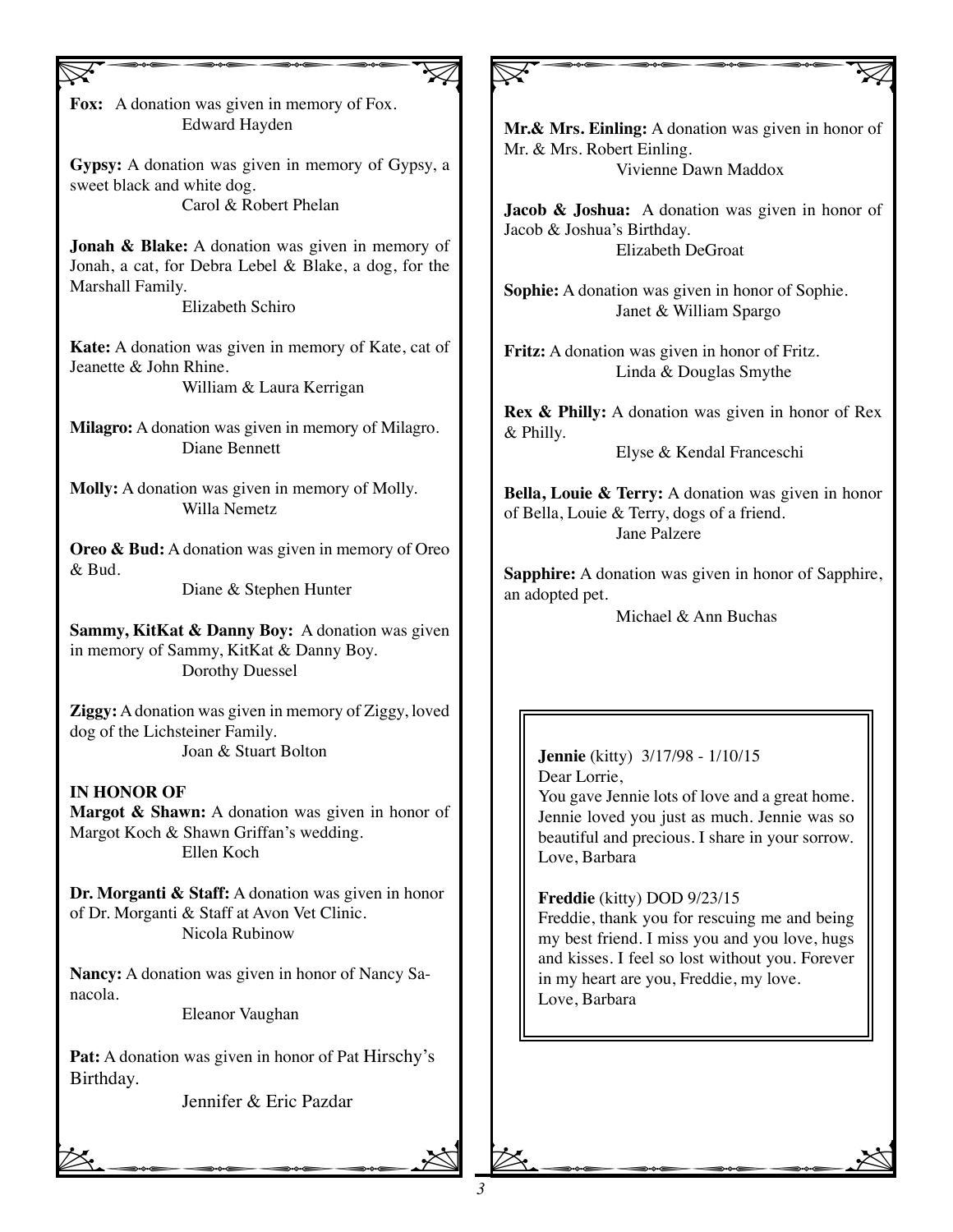### **ADOPTEE STORIES**

#### **SAVING BUNNY (a.k.a. PIPPIN)**

#### By T. J. BANKS & BUNNY'S FOSTER MOM

Marcus Garrett was visiting his grandmother in Hartford when he saw the stray, a long-haired, blue-cream female kitten.

There were men hosing down the back porches in the neighborhood, but they didn't see her, and the tiny stray was getting soaked. The 8-year-old boy stopped them. He then brought the kitten over to one of his grandmother's neighbor, who fed the strays on a regular basis.

"It's really nice to see that children can have concern for animals at such an early age," remarks AFOC Director Judy Levy. "He's smart enough to know who to go to in the building…to know who likes cats."

Marcus's concern for animals is just part of who he is, his mom, Tikea, says. "He cares a lot about stray animals. There's something about stray animals that catches his eye…and he's sad when I tell him we can't take it into our home." Marcus knew the neighbor would take care of the little kitten. She dried the kitten off and called Animal Friends of Connecticut.

Bunny was only about 6-7 weeks old when I first saw



her at the AFOC shelter in mid-September. She had just been brought in from the mean streets a few days before after being treated at Roaring Brook Veterinary Clinic in Canton. I picked her up to cuddle her and she was so thin, I could feel her bones through her fur! She weighed only one pound. I took her home, not only to give her the love she deserved, but to ensure, as well, that she put on weight.

I had her for five weeks, until we were satisfied that she was healthy and strong enough to put up for adoption. During the time I had her, it was clear that she was a strong-willed little survivor, a feisty girl who had overcome her rocky start in life. She twisted me around her little paw in no time flat.

A nice couple, Christine and Joe, came to see her and fell in love with her just like I had. They had recently lost their older cat to cancer, and were looking for a companion for their remaining kitty, Skittle. They took Bunny home and renamed her Pippin, "because she is such a Pip!"



*Pippin and Skittle*

Christine sent me an email with photos just before Christmas: "I just wanted to let you know that Pippin has been bringing such joy to our lives! When she's not wrapped around our necks like a scarf, she's playing with Skittle, or sleeping peacefully on the couch or sink. Last week she got spayed and had to spend the night. Skittle was searching the whole night for her! The operation didn't slow her down though. She came home and climbed right up the middle of the Christmas tree!! (I used plastic ornaments this year). I'm attaching some photos so you can see how she has grown!"



Clearly Pippin rules the roost! A happy ending all around.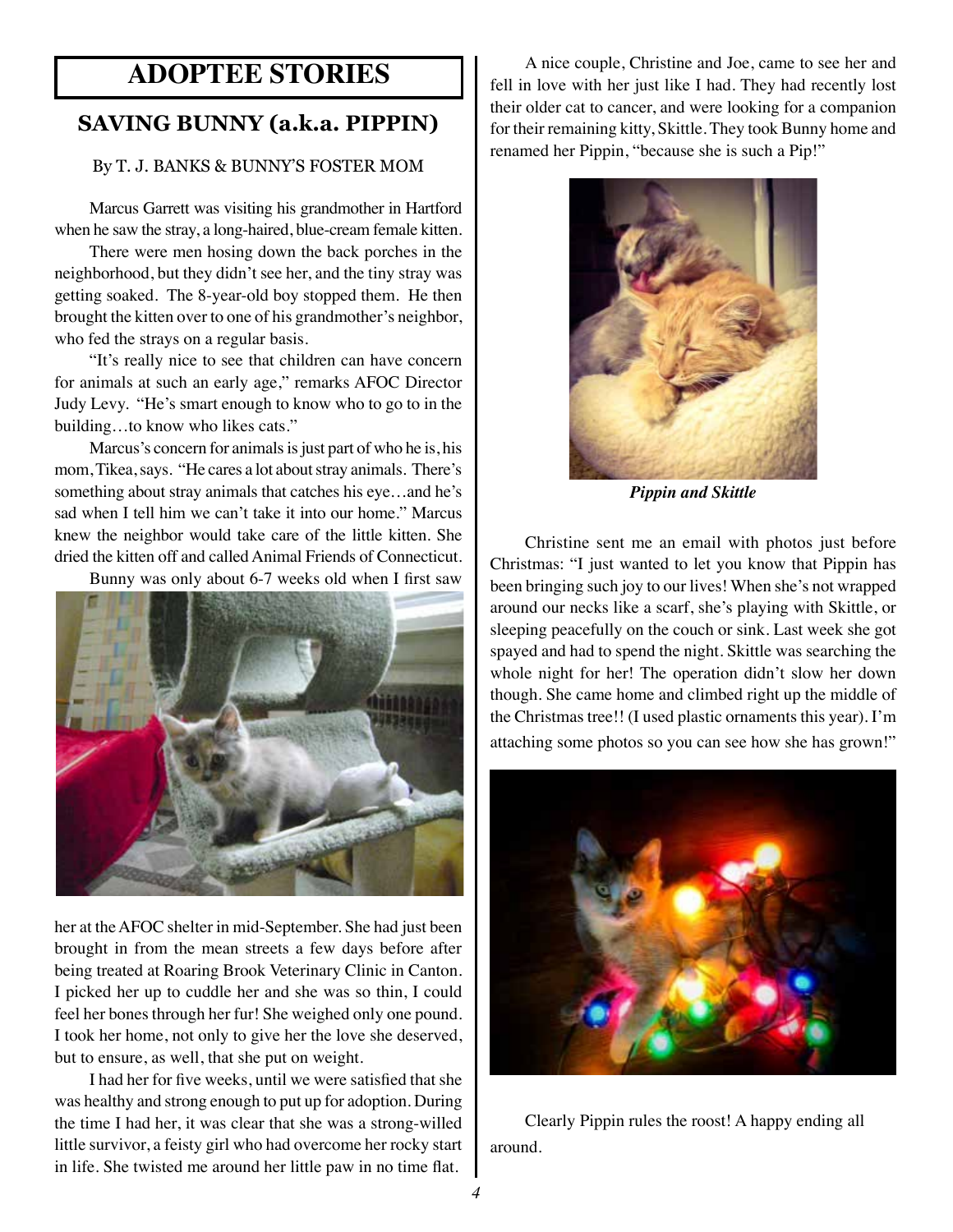## **Leaf Raking Party at the Shelter**

The day after Thanksgiving dawned sunny and warm. The high for the day of 67 degrees broke the record. You could not ask for more picture-perfect weather for the volunteers assembled to rake the leaves from the shelter property. The side benefit was working off some calories from Turkey day.

Four volunteers (Pat, Kathy, Jean and Jennie) raked up 38 bags of leaves and stacked them at the curb in accordance with the New Britain's leaf pick up program. Judy Levy provided pizza for lunch and Pat provided chocolates for dessert. So much for burning calories!

The Shelter parking lot is now prepped for its next yearly challenge – SNOW!!



*Pat, Jennie and Kathy Photo by Jean*

## **ANOTHER WAY TO HELP AFOC**

AmazonSmile is a website operated by Amazon that lets you enjoy the same wide selection of products, low prices, and convenient shopping features as on Amazon.com. The difference is that when you shop on AmazonSmile https://smile.amazon.com/ ch/06-1132973, the AmazonSmile Foundation will donate 0.5% of the purchase price to the eligible charitable organization of your choice. It does not cost anything to sign up or add to your purchase price. It is totally funded by Amazon. Remember, when you are shopping on line with Amazon, go thru AmazonSmile instead and help Animal Friends of Connecticut at the same time.

## **Record Setting Bake Sale**

The weather was cold and blustery on October  $17<sup>th</sup>$  when we set up at 9:30 for the annual AFOC bake sale at the Simsbury Stop N Shop. The weather seemed to hold down activity at the sales table. A lot of people just wanted to get into the store or back out to their cars. We had plenty to sell, with baked goods and candy from Carmelo Aresco, Julie Blackmore, Barbara Dennis, Erika Ekbert, Barbara Greenpeace, Michelle Laramie, Liz Neff, Joann O'Connell, Ed Paquette, Jill Perrault, Mary Skinner, Terri Wilson and myself. (My apologies if I've omitted anyone.)

Erika, Carmelo and I manned the sales table in the morning. Erika left around 1:00, but George Murtha and Donna Neary arrived to lend a hand. We closed things up around 2:30 so Carmelo, George, Donna and I could go home and defrost. George took left overs to two vet offices in Canton and I dropped off some at Avon Veterinary Clinic. Carmelo also took some of his delicious coffee cake to work and put out a donation box.

Expecting that we had made around \$500 to \$600, you can imagine how surprised I was when I counted up the money in my pockets and the two donation canisters. It totaled \$955.49. With \$47 that Carmelo collected at work, the bake sale brought in \$1002.49!

This is the first time the sale topped \$1000. Thanks to everyone who helped make it possible. Let's see if we can do it again in 2016.

Ruth Woodford